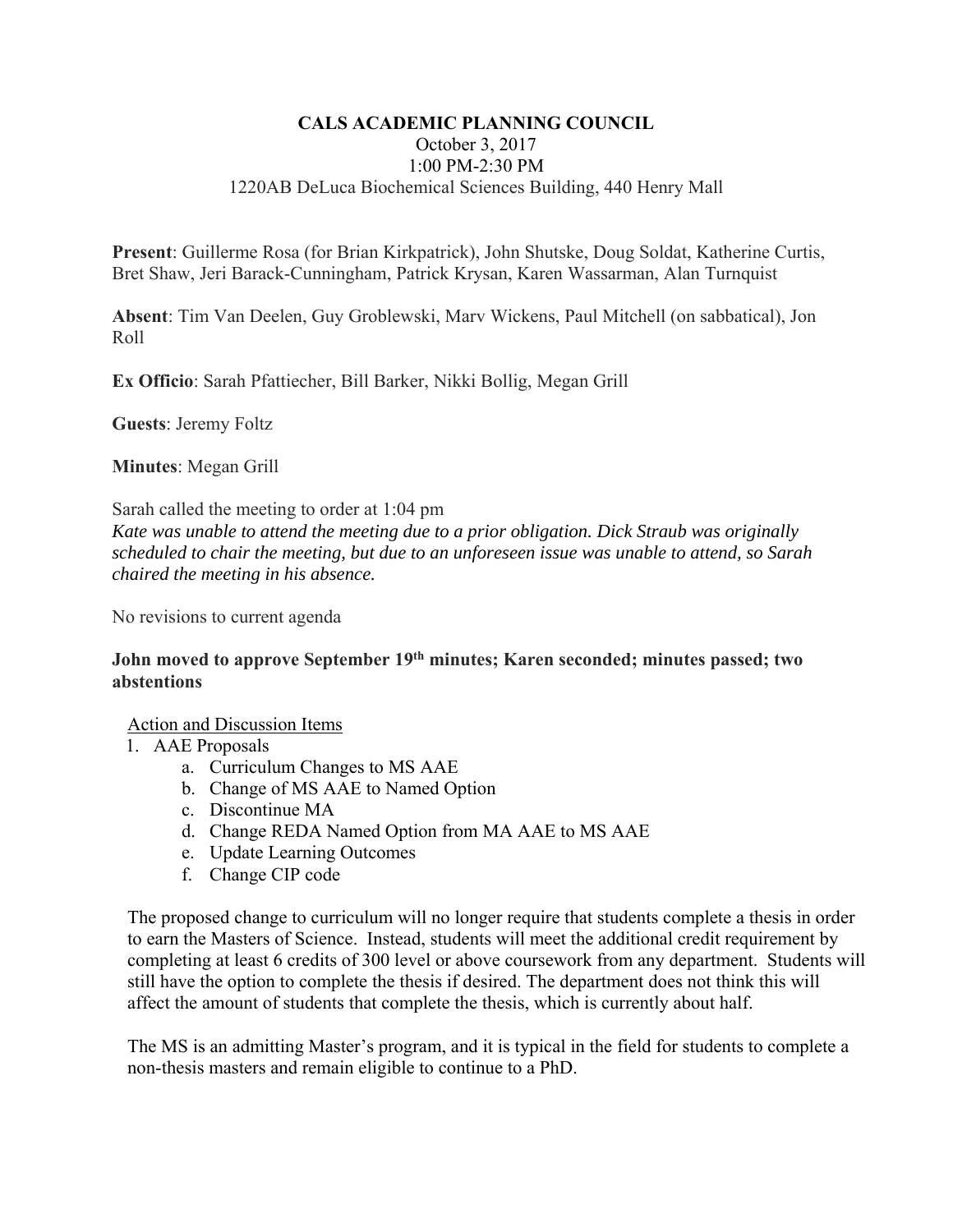Campus has encouraged the department to offer only a Master's of Science, instead of both the Masters of Science and Masters of Arts. Additionally, most peer departments offer the Masters of Science. The discontinuation of the Masters of Arts will be effective Fall 2018, and is mostly a formality since all students will move to the Masters of Science program along with the named option, REDA.

The two proposed options are the Masters of Science - Agricultural and Applied Economics and the Masters of Science - Resource and Energy Demand Analysis (REDA). Even though one option is general, campus distinguishes between options and would prefer that every program have a named option as it allows for separate data collection for each option.

Will this affect how students find classes? This will not affect how students find classes. The four students that will be affected by the discontinuation of the Masters of Arts program have been notified and provided their written consent.

The overall goal for requesting these changes is to get STEM designation for graduate programs. If the CIP code, which is a federal designation, is changed as proposed, the programs will receive STEM designation. Not only will this classification better fit the program, but it will also provide new avenues for research funding and attract more students. This change is particularly attractive to non-US students, who will become eligible to stay for an extra year of Optional Practical Training because of the STEM designation. This is also important for the REDA program, which is currently a named option under the Masters of Arts degree.

Changes to learning outcomes include the addition of quantitative analysis. Changes to learning outcomes do not require approval by the CALS APC. However, if approved, all of these changes will be brought to Graduate Faculty Executive Committee (GFEC), and then the University Academic Planning Council (UAPC).

# **Karen moved to support items a,b,c, d and f, and to acknowledge the receipt of item e; Katherine seconded; Unanimously approved**

2. USDA Civil Rights Review

Bill Barker provided the findings of the USDA Civil Rights Review of the Wisconsin Agricultural Experiment Station.

This review was part of a systematic review and not due to a complaint. Preparations for the review took about 6 months and began under Rick Lindroth's leadership. The data used in the review was benchmarked against 2010 census data.

As part of the review, the USDA interviewed about 100 people including staff from the Arlington Research Station, and department chairs, faculty, and graduate students from the Departments of Dairy Science and Plant Pathology. No undergraduates were interviewed, and the USDA chose who was interviewed.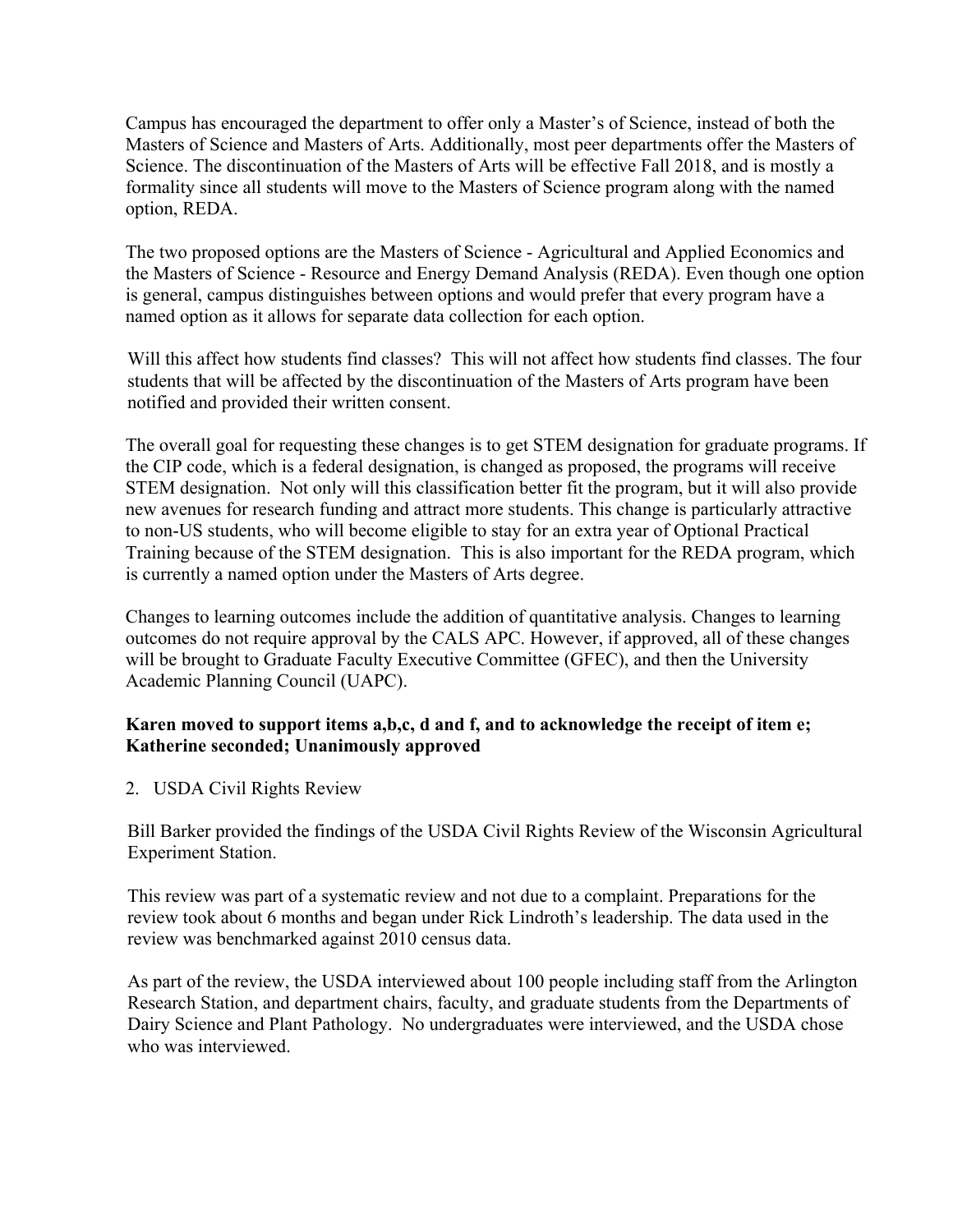Overall, we received very positive feedback for our full cooperation and our stakeholder input methods. The review recognized that there are areas needing improvement. Generally, the review called for an increase in diversity and creating an inclusive environment. In particular, the review identified that more protections must be put in place to assure academic progress for graduate students that file a complaint. The need for better communication for people with limited English and more accessibility was specifically noted at the Ag Research Stations. Bill outlined areas that will be the focus of improvement.

The USDA would like a response to its findings by January  $10<sup>th</sup>$  addressing the recommendations in the report. The response will answer the recommendations point by point, in part by identifying what already exists, as well as outlining concrete action steps. There is already an Equity and Diversity Committee in place and reports from this committee will be a theme for APC this year. Salary equity will be examined and advisory boards for the research stations will be implemented. Another suggestion is the creation of a policy outlining protections for students that file a Title IX complaint.

The committee expressed a strong interest in not only responding to the USDA, but taking action to correct the issues. The committee members offered their support and suggested that the topic be revisited in November and December. There was also an interest in hearing from Dean Kate directly regarding her commitment to addressing the issues in the report. Bill encouraged members to email him if they would like to discuss anything in more depth.

3. Post-Tenure Review Policies & Procedures (materials in Box)

Campus has requested that the criteria for post tenure review be submitted by October  $6<sup>th</sup>$ . At this time, all departments that have faculty up for tenure review this year have submitted something. It is not clear that actual criteria was outlined for three of the departments. A subcommittee has been convened to review the criteria in more detail and will report to APC at a later meeting.

The criteria should make it clear whether or not a faculty member has met one of the following three categories: exceeds expectations, does not meet expectations, or meets expectations. These criteria are not set in stone, but are meant to be available and transparent. After discussion, the committee suggested either: a) faculty could either receive "meets expectations" or "does not meet expectations" with a separate check box for special recognition, or b) faculty could either receive "meets or exceeds expectations" or "does not meet expectations" and individual cases could be considered separately for merit benefits and/or public recognition.

It is noted that the categories could be used differently across departments.

# Informational Items and Announcements

4. Update on Transmittal of Departmental Criteria for Post-Tenure Reviews to Campus

Campus has required departments to come up with criteria for post tenure reviews. All have submitted except for 3 that are not required because no one is up for post tenure review. Several departments questionable about whether they actually submitted criteria not just process.